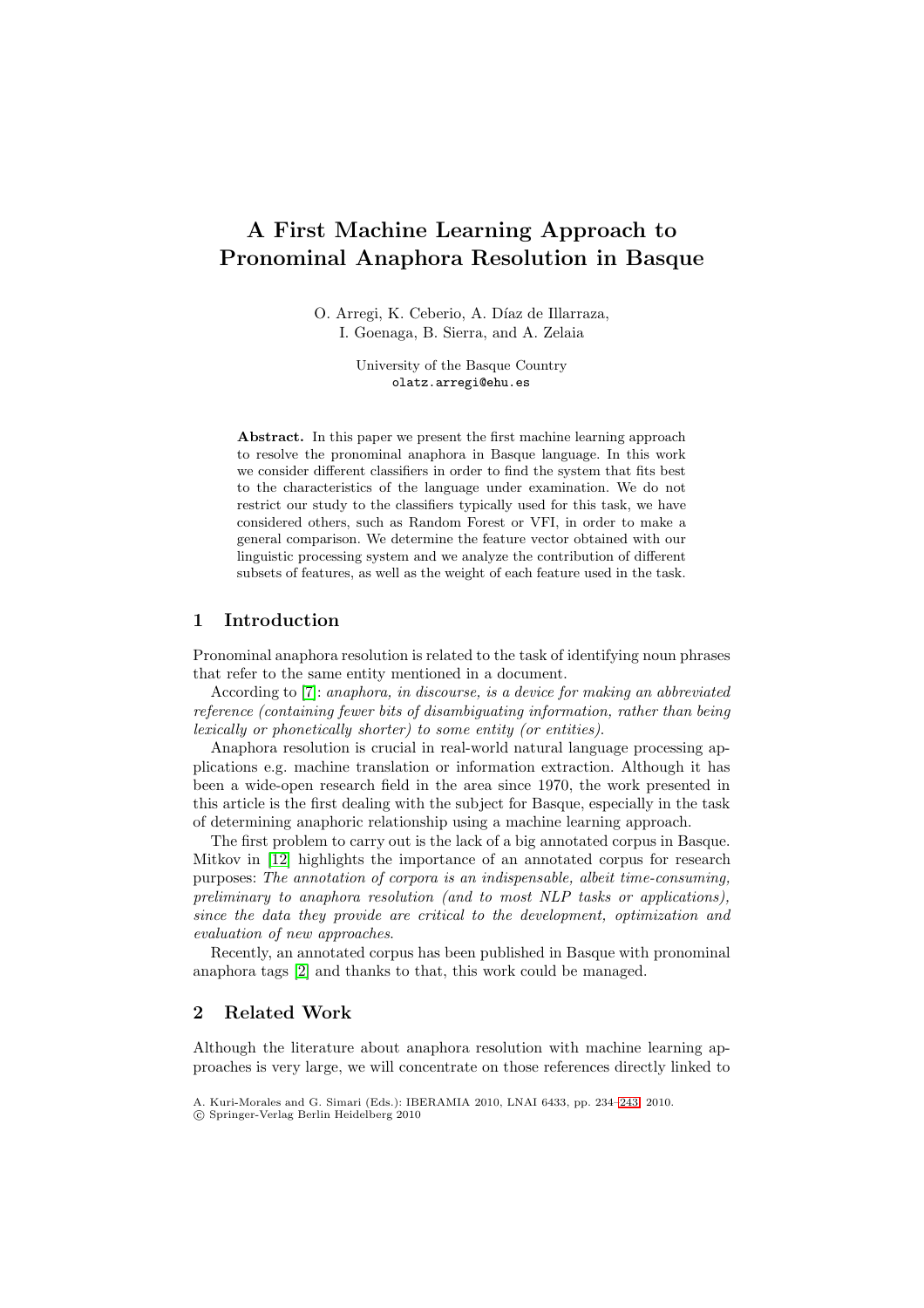the work done here. In [20] they apply a noun phrase (NP) coreference system based on decision trees to MUC6 and MUC7 data sets ([15], [16]). It is usually used as a baseline in the coreference resolution literature.

Kernel functions to learn the resolution classifier are applied in [23]. They use structured syntactic [kno](#page-9-1)wledge to tackle pronoun resolution, and the results obtained for the ACE dataset show an improvement for al[l th](#page-9-2)e [diff](#page-9-3)erent domains.

In [22] the authors propose kernel-based methods to resolve three coreference resolution subtasks (binding constraint detection, expletive ide[ntifi](#page-9-4)cation and aliasing). They conclude that using kernel methods is a promising research direction to achieve state of the art coreference resolution results.

A r[ich](#page-9-5) syntactic and semantic processing is poposed in [5]. It outperforms all unsupervised systems and most supervised ones.

The state of the art of other languages varies considerably. In [18] they propose a rule-based system for anaphora resolution in Czech. They use the Treebank data, which contains more than 45,000 coreference links i[n a](#page-8-2)lmost 50,000 manually annotated Czech sentences. In [21] the author uses a system based on a loglinear statistical model to resolve noun phrase coreference i[n G](#page-9-6)erman texts. On the other hand, [13] and [14] present an approach to Persian pronoun resolution based on machine learning techniques. They developed a corpus with 2,006 labeled pronouns.

A similar work was carried out for Turkish [24]. They apply a decision tree and a rule-based al[gori](#page-9-7)thm t[o a](#page-9-8)n annotated Turkish text.

# **3 Selection of Features**

#### **3.1 Main Characteristics of Pronominal Anaphora in Basque**

Basque is not an Indo-European language and differs considerably in grammar from languages spoken in other regions around. It is an agglutinative language, in which grammatical relations between components within a clause are represented by suffixes. This is a distinguishing characteristic since morphological information of words is richer than in the surrounding languages. Given that Basque is a head final language at the syntactic level, the morphological information of the phrase (number, case, etc.), which is considered to be the head, is in the attached suffix. That is why morphosyntactic analysis is essential.

In this work we specifically focus on the pronominal anaphora; concretely, the demonstrative determiners when they behave as pronouns. In Basque there are not different forms for third person pronouns and demonstrative determiners are used as third person pronominals [11]. There are three degrees of demonstratives that are closely related to the distance of the referent: hau (this/he/she/it), hori (that/he/she/it), hura (that/he/she/it). As we will see in the example of Section 3.3 demostratives in Basque do not allow to infer whether the referent is a person (he, she) or it is an impersonal o[ne \(](#page-9-9)it).

Moreover, demostrative determiners do not have any gender in Basque. Hence, the gender is not a valid feature to detect the antecedent of a pronominal anaphora [bec](#page-3-0)ause there is no gender distinction in the Basque morphological system.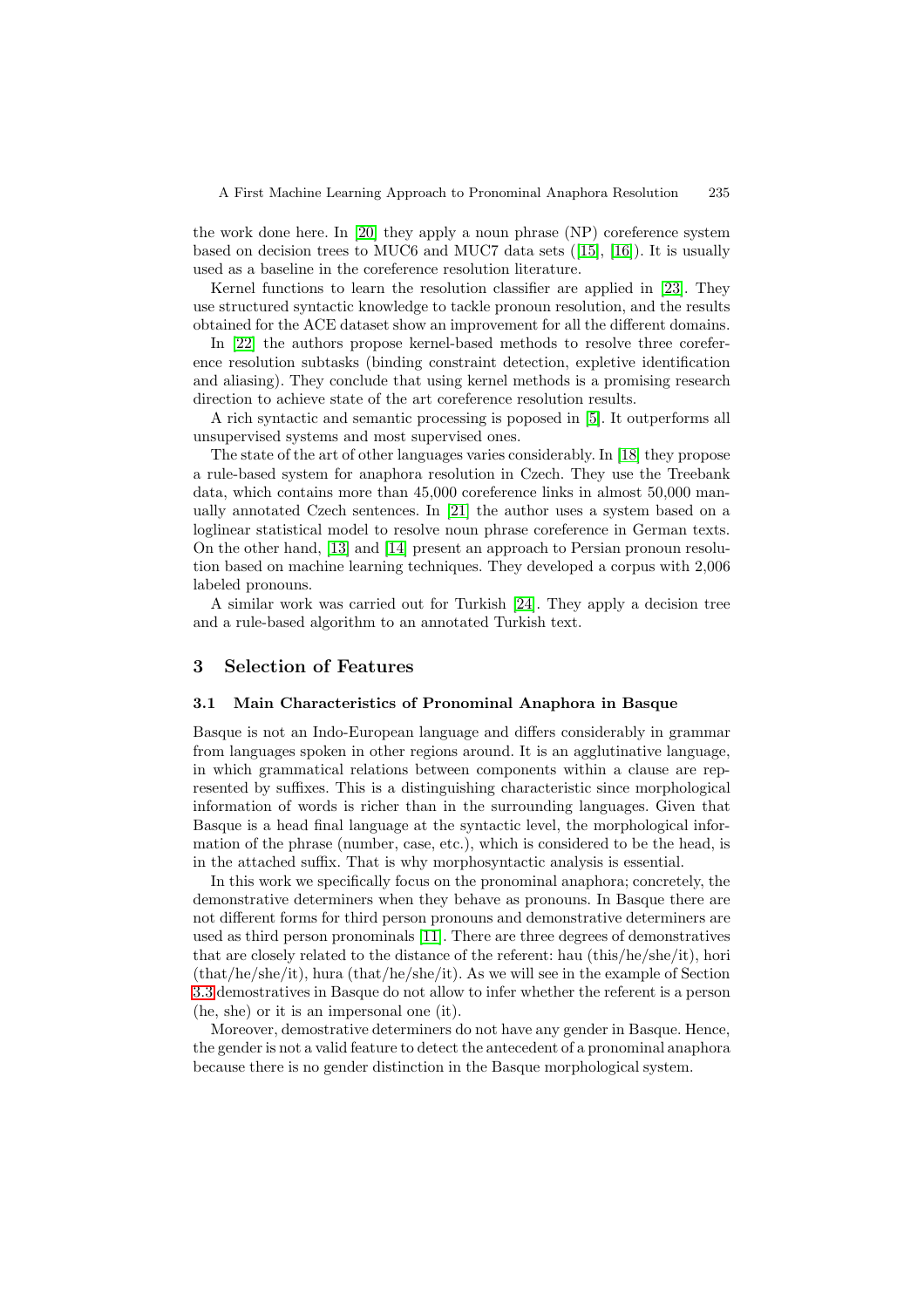## **3.2 Determination of Feature Vectors**

In order to use a machine learning method, a suitable annotated corpus is needed. We use part of the Eus $3LB$  Corpus<sup>1</sup> which contains approximately 50.000 words from journalistic texts previously parsed. It contains 349 annotated pronominal anaphora.

In this work, we first focus on features obtainable with our linguistic processing system proposed in [1]. We can [no](#page-2-0)t use some of the common features used by most systems ([20], [17], [23]) due to linguistic differences. For example the gender, as we previously said. Nevertheless, we use some specific features that linguistic researchers consider important for this task.

The features used [ar](#page-8-3)e grouped in three categories: features of the anaphoric pronoun, features [of t](#page-9-1)h[e a](#page-9-10)nt[ece](#page-9-4)dent candidate, and features that describe the relationship between both.

- **–** Features of the anaphoric pronoun
	- *f*<sup>1</sup> *dec ana*: The declension case of the anaphor.
	- *f*<sup>2</sup> *sf ana*: The syntactic function of the anaphor.
	- *f*<sup>3</sup> *phrase ana*: Whether the anaphor has the phrase tag or not.
	- *f*<sup>4</sup> *num ana*: The number of the anaphor.
- **–** Features of the antecedent candidate
	- *f*<sup>5</sup> *word*: The word of the antecedent candidate.
	- *f*<sup>6</sup> *lemma*: The lemma of the antecedent candidate.
	- *f*<sup>7</sup> *cat np*: The syntactic category of the NP.
	- *f*<sup>8</sup> *dec np*: The declension case of the NP.
	- *f*<sup>9</sup> *num np*: The number of the NP.
	- *f*<sup>10</sup> *degree*: The degree of the NP that contains a comparative.
	- *f*<sup>11</sup> *np*: Whether the noun phrase is a simple NP or a composed NP.
	- $f_{12}$  *sf\_np*: The syntactic function of the NP.
	- *f*<sup>13</sup> *enti np*: The type of entity (PER, LOC, ORG).
- **–** Relational features
	- *f*<sup>14</sup> *dist*: The distance between the anaphor and the antecedent candidate. Its possible values are from 1 to 15, the maximum distance shown in the corpus from an anaphor to its antecedent. The distance is measured in terms of number of Noun Phrases.
	- *f*<sup>15</sup> *same sent*: If the anaphor and the antecedent candidate are in the same sentence the value is 0, otherwise the value is 1.
	- *f*<sup>16</sup> *same num*: Its possible values are 0, 1, 2, and 3. If the anaphor and the antecedent candidate agree in number the value is 3, otherwise the value is 0. When the number of the noun phrase is unknown the value is 1. If the noun phrase is an entity, its number is indefinite and the anaphor is singular, then the value is 2. This last case is needed in Basque because person entities do not have singular or plural tags, but indefinite tag.

<span id="page-2-0"></span> $1$  Eus3LB is part of the 3LB project [19].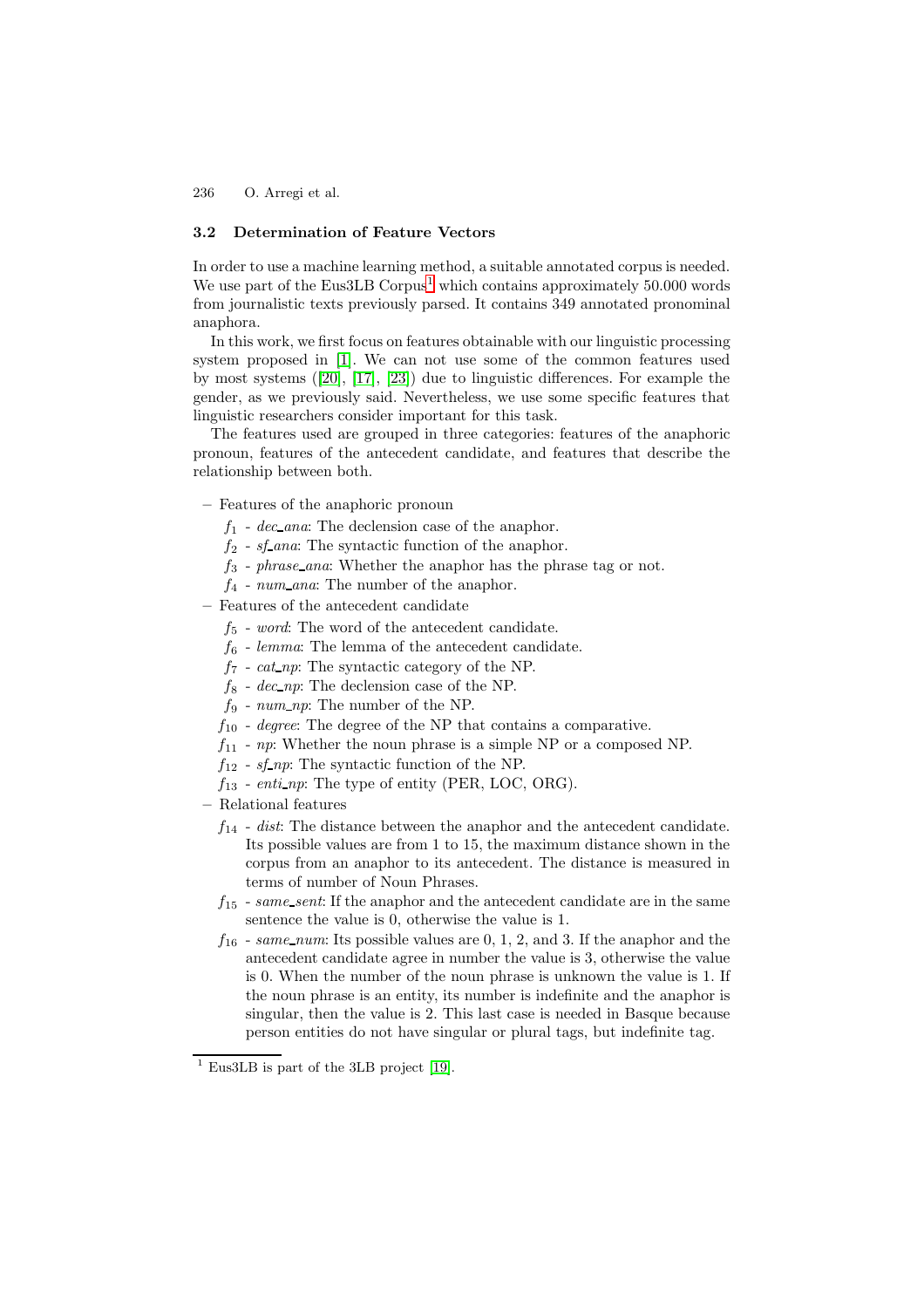In summary we would like to remark that we include morphosyntactic information in our pronoun features such as the syntactic function it accomplishes, the kind of phrase it is, and its number. We also include the pronoun declension case. We use the same features for the antecedent candidate and we add the syntactic category and the degree of the noun phrase that contains a comparative. We also include information about name entities indicating the type (person, location and organization). The word and lemma of the noun phrase are also taken into account. The set of relational features includes three features: the distance between the anaphor and the antecedent candidate, a Boolean feature that shows whether they are in the same sentence or not, and the number agreement between them.

# **3.3 Generation of Training Instances**

<span id="page-3-0"></span>The method we use to create training instances is similar to the one explained in [20]. Positive instances are created for each annotated anaphor and its antecedent. Negative instances are created by pairing each annotated anaphor with each of its preceding noun phrases that are between the anaphor and the antecedent. When the antecedent candidate is composed, we use the information of [the](#page-9-1) last word of the noun phrase to create the features due to the fact that in Basque this word is the one that contains the morphosyntactic information.

In order to clarify the results of our system, we introduce the following example: **Ben Amor** *ere ez da Mundiala amaitu arte etorriko Irunera*, **honek** *ere Tunisiarekin parte hartuko baitu Mundialean*.

(**Ben Amor** *is not coming to Irun before the world championship is finished*, *since* **he** *will play with Tunisia in the World Championship*).

The word *honek* (he) in bold is the anaphor and *Ben Amor* its antecedent. The noun phrases between them are *Mundiala* and *Irunera*. The next table shows the generation of training instances from the sentence of the example.

| Antecedent Candidate | Anaphor Positive |  |
|----------------------|------------------|--|
| Ben Amor             | honek $(he/it)$  |  |
| Mundiala             | honek $(he/it)$  |  |
| Irunera              | honek $(he/it)$  |  |

Generating the training instances in that way, we obtained a corpus with 968 instances; 349 of them are positive, and the rest, 619, negatives.

# **4 Evaluation**

In order to evaluate the performance of our system, we use the above mentioned corpus, with 349 positive and 619 negatives instances. Due to the size of the corpus, a 10 fold cross-validation is performed. It is worth to say that we are trying to increase the size of the corpus.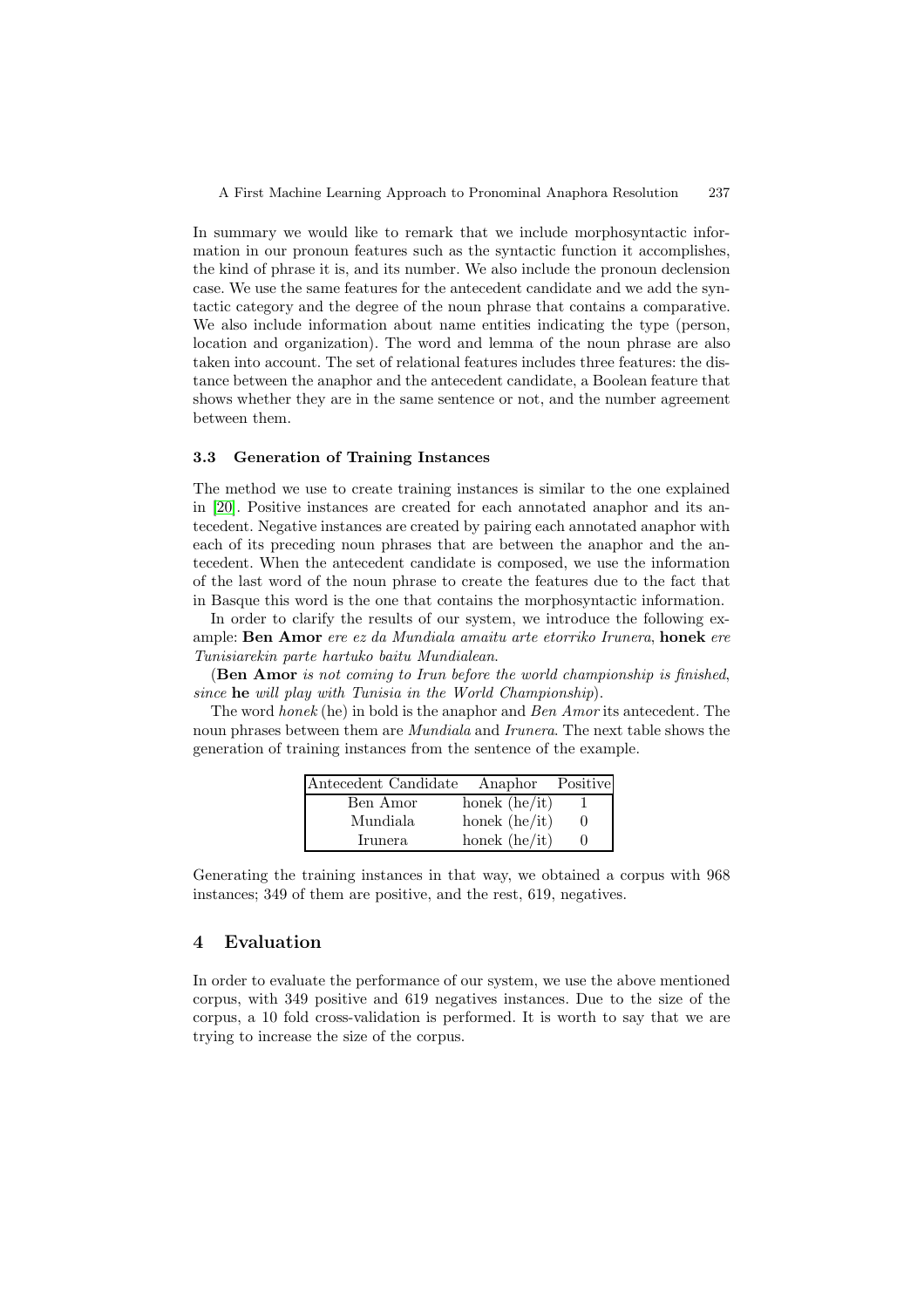#### **4.1 Learning Algorithms**

We consider different machine learning paradigms from Weka toolkit [6] in order to find the best system for the task. The classifiers used are: SVM, Multilayer Perceptron, NB, *k*-NN, Random Forest (RF), NB-Tree and Voting Feature Intervals (VFI). We tried some other traditional methods like rules or simple decision trees, but they do not report good results for our corpus.

The SVM learner was evaluated by a polynomial kernel of degree 1. The *k*-NN classifier,  $k = 1$ , uses the Euclidean distance as distance function in order to find neigbours. Multilayer Perceptron is a neural network that uses backpropagation to learn the weights among the connections, whereas that NB is a simple probabilistic classifier based on applying Bayes' theorem, and NB-Tree generates a decision tree with naive Bayes classifiers at the leaves. Random forest and VFI are traditionally less used algorithms; however, they produce the best results for our corpus. Random forest is a combination of tree predictors, such that each tree depends on the values of a random vector sampled independently and with the same distribution for all trees in the forest [3]. VFI constructs feature intervals for each feature. An interval represents a set of values for a given feature, where the same subset of class values is observed. Two neighbouring intervals contain different sets of classes [4].

Table 1. shows the results obtai[ne](#page-8-4)d with these classifiers.

|              |       |       | Precision Recall F-measure |
|--------------|-------|-------|----------------------------|
| <b>VFI</b>   | 0.653 | 0.673 | 0.663                      |
| Perceptron   | 0.692 | 0.682 | 0.687                      |
| RF           | 0.666 | 0.702 | 0.683                      |
| <b>SVM</b>   | 0.803 | 0.539 | 0.645                      |
| NB-tree      | 0.771 | 0.559 | 0.648                      |
| <b>NB</b>    | 0.737 | 0.587 | 0.654                      |
| <i>k</i> −nn | 0.652 | 0.616 | 0.633                      |

**Table 1.** Results of different algorithms

The best result is obtained by using the Multilayer Perceptron algorithm, F-measure 68.7%.

In general, precision obtained is higher than recall. The best precision is obtained with SVM (80.3%), followed by NB-tree (77.1%). In both cases, the recall is similar, 53.9% and 55.9%.

These results are not directly comparable with those obtained for other languages such as English, but we think that they are a good baseline for Basque language. We must emphasize that only the pronominal anaphora is treated here, so actual comparisons are difficult.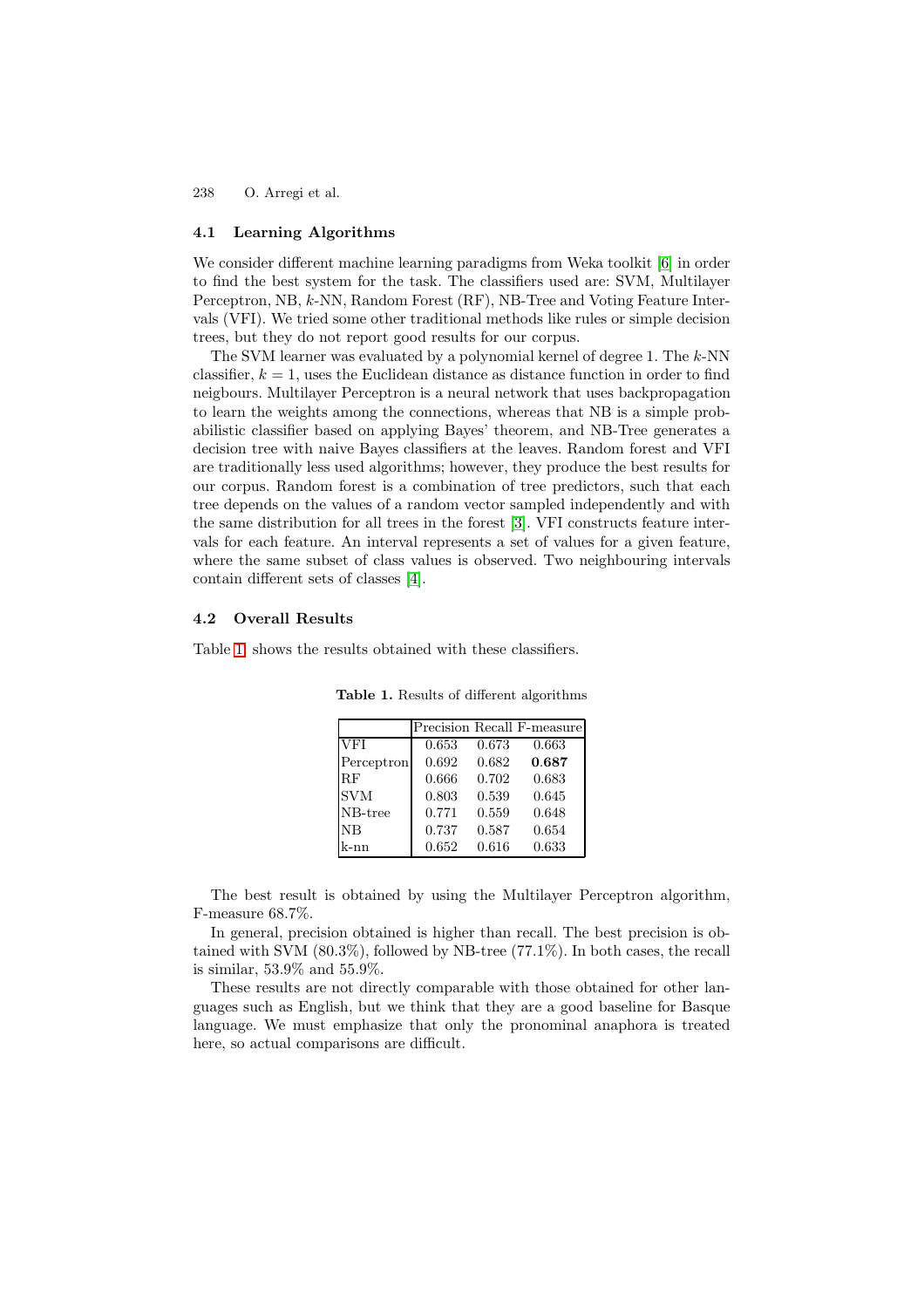# **5 Contribution of Features Used**

Our next step is to determine the attributes to be used in the learning process. When there is a large number of attributes, even some relevant attributes may be redundant in the presence of others. Relevant attributes may contain useful information directly applicable to the given task by itself, or the information may be (partially) hidden among a subset of attributes [10].

To better understand which of the features used are more efficient, we evaluate the weight of attributes by different measurements: Information Gain, Relief algorithm, Symmetrical Uncertainty, Chi Squared statistic, and Gain Ratio. The order of features derive from each of the measurements is [qui](#page-8-5)te similar in all cases except for the Relief algorithm [8]. Although the first four features are the same in all cases (with slight order variations), the Relief algorithm shows a different order beyond the fifth feature, giving more weight to *word* or *lemma* features than to others relating to anaphor.

Fig. 1. shows the weight of t[hes](#page-8-6)e features taking into account all the measurements used.



**Fig. 1.** The average weight of features

As expected, the features *word* and *lemma* do not contribute much to the classification process, and we can say that, in general, features relating to the anaphor are not very important for this task, while relational features like *same num* (agreement in number) or *dist* (distance) appeared to be important. Moreover, all measurements show that features corresponding to the noun phrase are meaningful for this task, as indicated by other authors.

If we test the algorithms presented in Section 4.1, taking into account the new order of features, and considering smaller subsets of features, the results are similar to the originals. In general, decreasing the number of features gives lower results. The best result (70%) is obtained with 14 features: the original set without the features *word* and *lemma*.

Table 2. shows the best F-measure results obtained with the classifiers mentioned above, taking into account different feature subsets. Only five methods are shown here, due to the fact that results obtained with SVM and NB-tree are not meaningful. SVM method does not improve the first result (64.5%) and NB-tree [pr](#page-6-0)ovides similar results to the ones obtained by simple NB.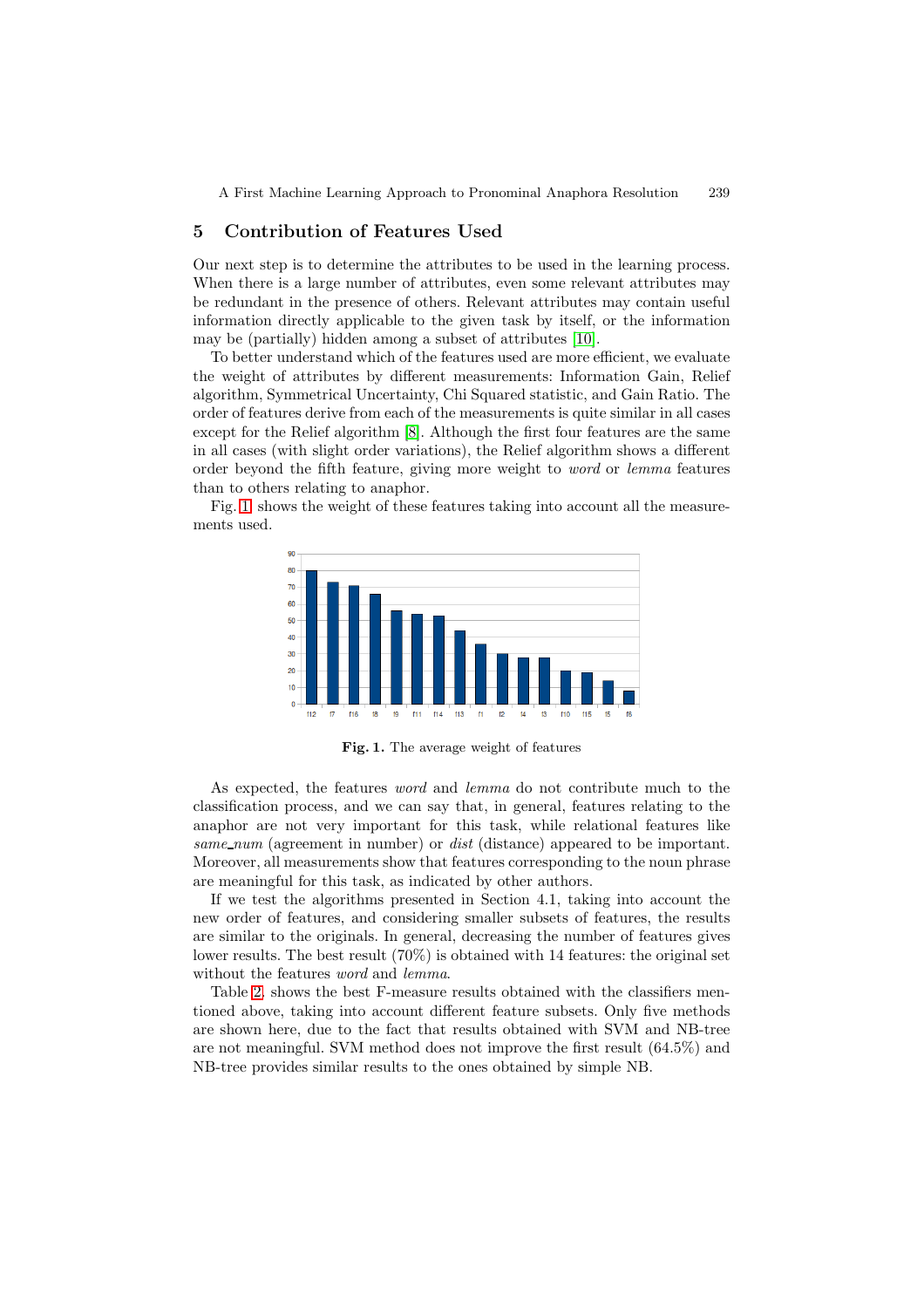<span id="page-6-0"></span>

| Number of features | VFI                | Perceptron           | RF                  | $_{\rm NB}$ | k-nn               |
|--------------------|--------------------|----------------------|---------------------|-------------|--------------------|
| 16                 | 0.663              | 0.678                | 0.683               | 0.654       | 0.633              |
| 15                 | 0.669              | 0.669                | 0.678               | 0.656       | 0.648              |
| 14                 | 0.671              | 0.692                | 0.7                 | 0.665       | $\overline{0.655}$ |
|                    |                    | all - $\{f_1, f_2\}$ | all - $\{f_5,f_6\}$ |             |                    |
| 13                 | $\overline{0.670}$ | 0.678                | 0.679               | 0.663       | 0.666              |
| 12                 | 0.669              | 0.671                | 0.677               | 0.665       | 0.662              |
| 11                 | 0.672              | 0.670                | 0.690               |             | 0.666 0.674        |
| 10                 | 0.675              | 0.679                | 0.674               | 0.669       | 0.656              |
| 9                  | 0.674              | 0.687                | 0.679               | 0.666       | 0.665              |
| 8                  | 0.674              | 0.672                | 0.682               | 0.661       | 0.661              |
| $\overline{7}$     | 0.677              | 0.668                | 0.661               | 0.655       | 0.644              |
| 6                  | 0.684              | 0.652                | 0.664               | 0.650       | 0.640              |
| 5                  | 0.673              | 0.645                | 0.652               | 0.640       | 0.625              |
| 4                  | 0.655              | 0.619                | 0.628               | 0.632       | 0.600              |
| 3                  | 0.646              | 0.639                | 0.661               | 0.619       | 0.616              |
| $\overline{2}$     | 0.629              | 0.635                | 0.626               | 0.607       | 0.617              |

**Table 2.** Results of five algorithms with different number of features

Although the two best results were obtained with 14 features, 69.2% (perceptron) and 70% (RF), the set of attributes selected in both cases is different, since in the first case the best selection of features is produced by the relief algorithm (all features except *sf ana* and *dec ana*), and in the second case features were chosen following the order established by the Gain Ratio measurement (all features except *word* and *lemma*). For the rest of the algorithms, the best results are obtained by using a smaller set of attributes (from 6 to 11); nevertheless these results are lower than those mentioned above. For all the algorithms we obtained a higher value than the original F-measure. Table 3. shows these values.

**Table 3.** Results obtained with different subsets of features

<span id="page-6-1"></span>

|            | original | best                         | Number of |
|------------|----------|------------------------------|-----------|
|            |          | F-measure F-measure features |           |
| <b>VFI</b> | 0.663    | 0.684                        |           |
| Perceptron | 0.687    | 0.692                        | 14        |
| RF         | 0.683    | 0.700                        | 14        |
| NB         | 0.654    | 0.669                        | 10        |
| k-nn       | 0.633    | 0.670                        | 11        |

For the *k*-NN method the measurement which offers the best results is, in most cases, the Relief algorithm. This result was expected as this algorithm evaluates the weight of a feature by repeatedly sampling an instance and considering the value of the given feature for the nearest instance of the same and different class. So, given an instance, Relief algorithm searches for its two nearest neighbours,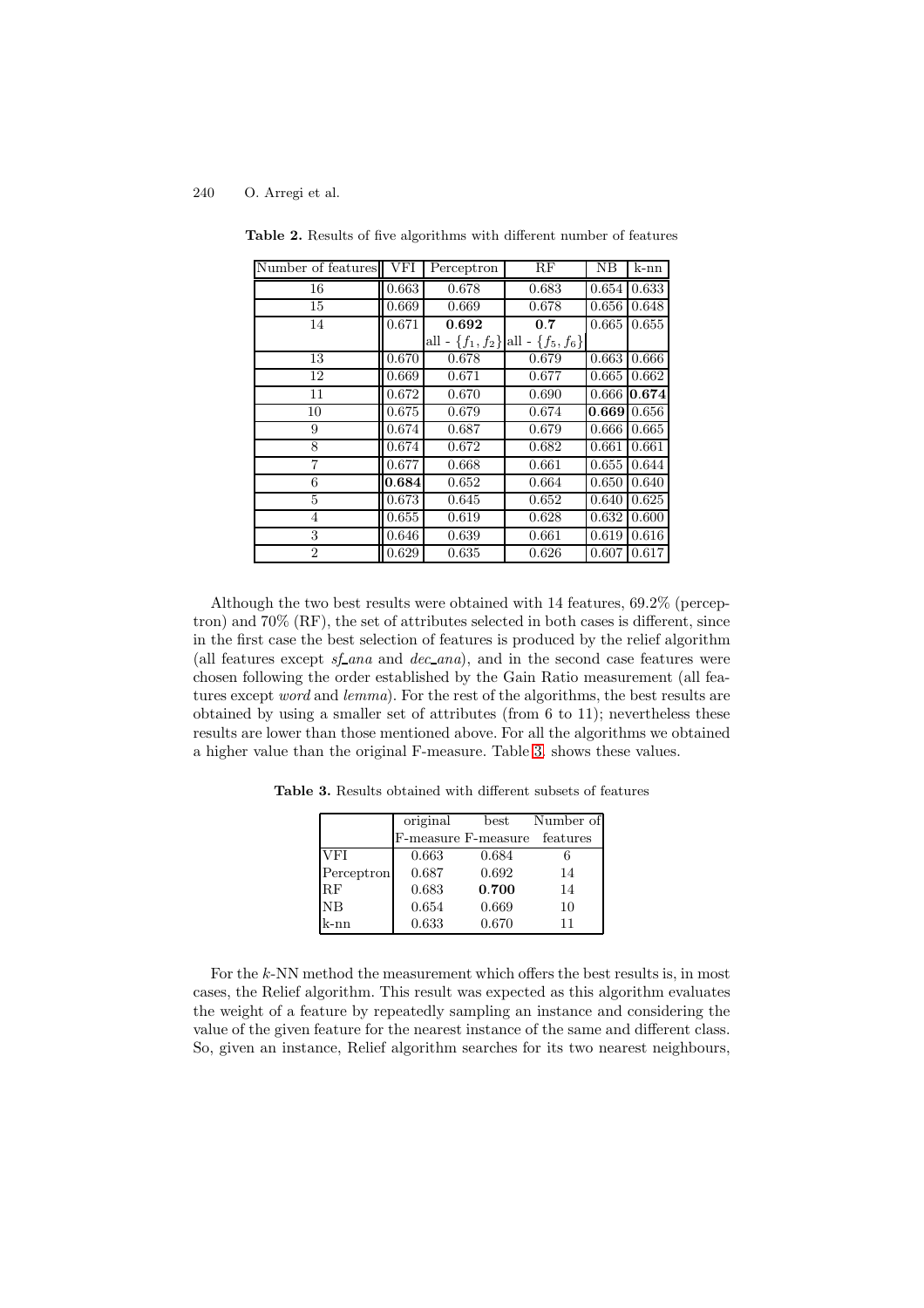and the *k*-NN algorithm is based on the same idea. The selection of the nearest neighbours is crucial in Relief. The purpose is to find the nearest neighbours with respect to important attributes [9].

## **5.1 The Contribution of Single Attributes**

If we use a single attribute each time [for](#page-8-7) the classification process, we can determine that the best attribute is *sf np*, that is, the syntactic function of the noun phrase, with an F-measure equal to 0.480 but a precision of 0.905.

Table 4. shows the results obtained for this test applying Random Forest algorithm. Unsurprisingly many of the attributes result in zero. It should be noted that as in other works [20], selected attributes provide high values for precision, although the recall is very low. The first four attributes of the table, which ar[e](#page-7-0) the same as those selected by the measurements introduced at the beginning of this section, provide a precision above 65%, reaching to 90% in the case of the first attribute  $(sf_np)$ . In contrast, the F-measure values are lower than 50%.

**Table 4.** Results obtained using just one attribute at a time

<span id="page-7-0"></span>

|                    |       |       | Precision Recall F-measure |
|--------------------|-------|-------|----------------------------|
| $sf$ $np$          | 0.905 | 0.327 | 0.480                      |
| $cat$ $np$         | 0.659 | 0.309 | 0.421                      |
| same num           | 0.811 | 0.123 | 0.214                      |
| $dec$ np           | 0.837 | 0.249 | 0.384                      |
| lemma              | 0.421 | 0.381 | 0.400                      |
| word               | 0.378 | 0.347 | 0.362                      |
| dist               | 0.364 | 0.011 | 0.022                      |
| Rest of attributes | 0.000 | 0.000 | 0.000                      |

# **6 Conclusions and Future Work**

This is the first study carried out on resolution of pronominal anaphora in Basque using a machine learning approach. It has been a useful start in defining criteria for anaphora resolution. The results obtained from this work will be helpful for the development of a better anaphora resolution tool for Basque.

We consider seven machine learning algorithms for our first approach in order to decide which kind of method can be the best for this task. The best results are obtained with two classifiers (Random Forest and VFI) which are not the most used for this task in other languages. This may be due to the chosen feature set, the noise of the corpus, and the Basque language characteristics. Traditional methods like SVM, give us a good precision but an F-measure four points below the best system. Anyway, the corpus used in this work is quite small, so we think that the results we obtain can be improved with a larger corpus.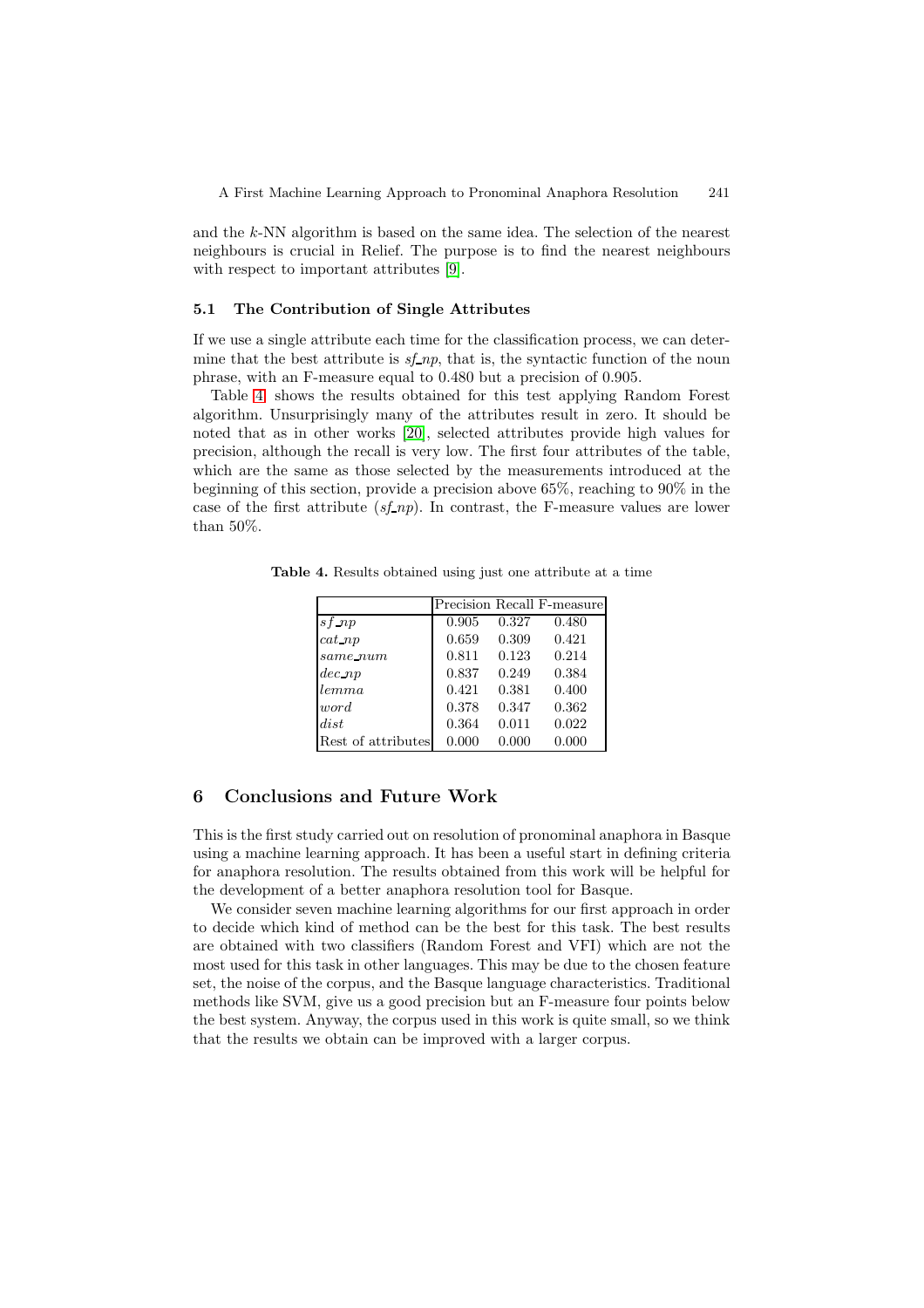We also analyzed the contribution of features used in order to decide which of them are important and which are not. With a good combination of features we obtain an F-measure of 70%, which is the best result obtained in this work.

There are several interesting directions for further research and development based on this work. The introduction of other knowledge sources to generate new features and the use of composite features can be a way to improve the system.

The combination of classifiers has been intensively studied with the aim of improving the accuracy of individual components. We intend to apply a multiclassifier based approach to this task and combine the predictions generated applying a Bayesian voting scheme.

We plan to expand our approach to other types of anaphoric relations with the aim of generating a system to determine the coreference chains for a document.

Finally, the interest of a modular tool to develop coreference applications is unquestionable. Every day more people research in the area of the NLP for Basque and a tool of this kind can be very helpful.

# **Acknowledgments**

This work was supported in part by KNOW2 (TIN2009-14715-C04-01) and Berbatek (IE09-262) projects.

# <span id="page-8-3"></span>**References**

- 1. Aduriz, I., Aranzabe, M.J., Arriola, J.M., Daz de Ilarraza, A., Gojenola, K., Oronoz, M., Uria, L.: A Cascaded Syntactic Analyser for Basque. In: Gelbukh, A. (ed.) CICLing 2004. LNCS, vol. 2945, pp. 124–134. Springer, Heidelberg (2004)
- <span id="page-8-1"></span>2. Aduriz, I., Aranzabe, M.J., Arriola, J.M., Atutxa, A., Daz de Ilarraza, A., Ezeiza, N., Gojenola, K., Oronoz, M., Soroa, A., Urizar, R.: Methodology and steps towards the construction of EPEC, a corpus of written Basque tagged at morphological and syntactic levels for the automatic processing. In: Wilson, A., Archer, D., Rayson, P. (eds.) Language and Computers, Corpus Linguistics Around the World, Rodopi, Netherlands, pp. 1–15 (2006)
- <span id="page-8-4"></span>3. Breiman, L.: Random Forests. Machine Learning 45(1), 5–32 (2001)
- 4. Demiroz, G., Guvenir, A.: Classification by voting feature intervals. In: 9th European Conference on Machine Learning, pp. 85–92 (1997)
- <span id="page-8-2"></span>5. Haghighi, A., Klein, D.: Simple Coreference Resolution with Rich Syntactic and Semantic Features. In: Proceedings of the 2009 Conference on Empirical Methods in Natural Language Processing, Singapore, pp. 1152–1161 (2009)
- 6. Hall, M., Frank, E., Holmes, G., Pfahringer, B., Reutemann, P., Witten, I.H.: The WEKA Data Mining Software: An Update. SIGKDD Explorations 11(1) (2009)
- <span id="page-8-6"></span><span id="page-8-0"></span>7. Hirst, G.: Anaphora in Natural Language Understanding. Springer, Berlin (1981)
- 8. Kira, K., Rendell, L.A.: A Practical Approach to Feature Selection. In: Ninth International Workshop on Machine Learning, pp. 249–256 (1992)
- <span id="page-8-7"></span>9. Kononenko, I.: Estimating Attributes: Analysis and Extensions of RELIEF. In: European Conference on Machine Learning, pp. 171–182 (1994)
- <span id="page-8-5"></span>10. Kononenko, I., Hong, S.J.: Attribute Selection for Modeling. Future Generation Computer Systems 13, 181–195 (1997)